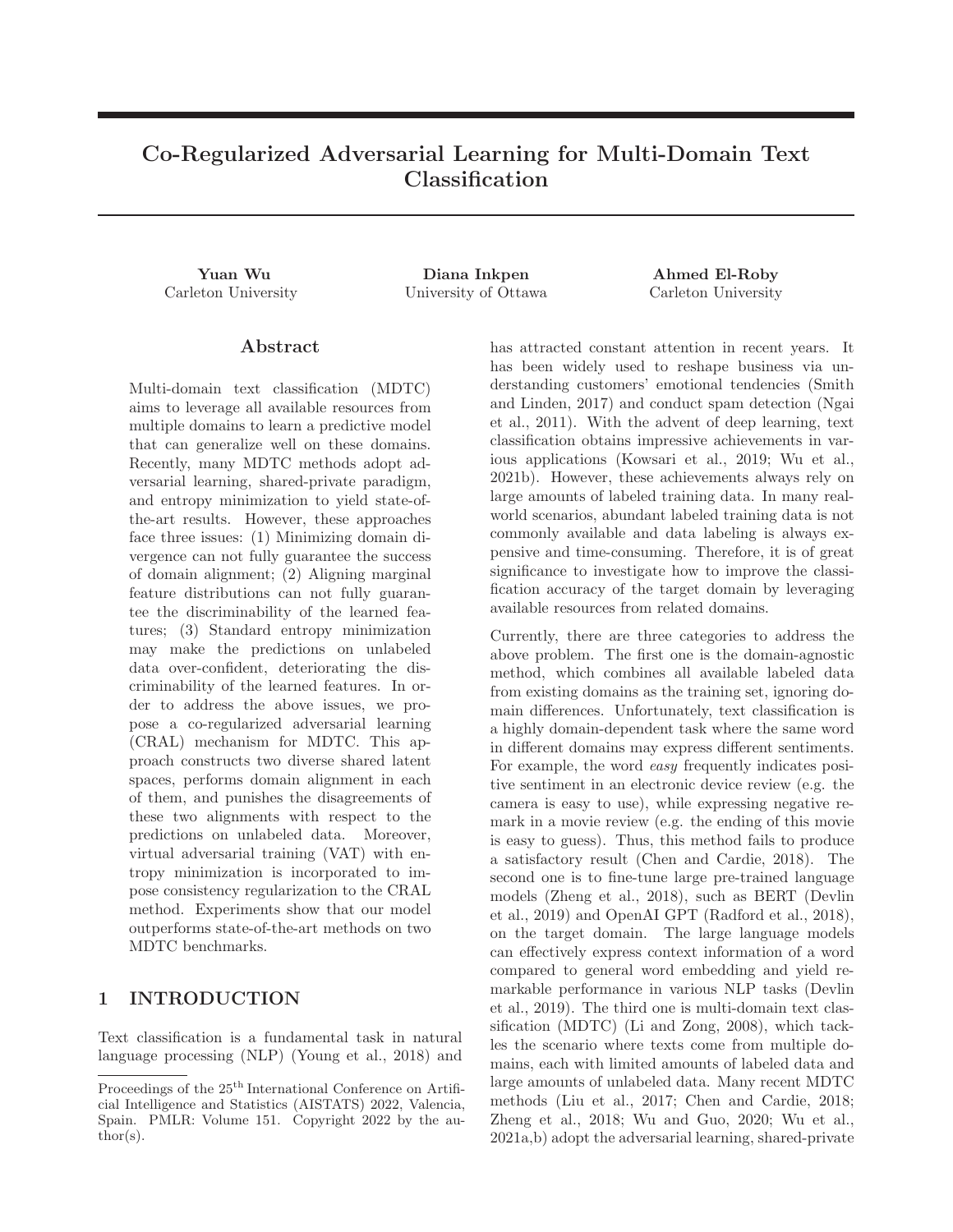paradigm, and entropy minimization to yield stateof-the-art results. Adversarial learning performs feature alignment through reducing domain divergence to learn domain-invariant features, these features are supposed to be both transferable and discriminative (Ganin et al., 2016; Wu et al., 2021c). Shared-private paradigm consists of two types of feature extractors: the shared feature extractor constructs the shared latent space to learn domain-invariant features, and a set of domain-specific feature extractors, one per domain, each of which captures domain-specific knowledge (Liu et al., 2017). Entropy minimization is often employed to regularize the model output and minimize the uncertainty of predictions on unlabeled data (Long et al., 2018; Wu et al., 2021a). However, these MDTC methods still face three major issues: First, minimizing domain divergence can not fully guarantee the success of domain alignment. Second, aligning marginal feature distributions may match samples with different classes, leading to corrupted classification accuracy. Third, entropy minimization may make the predictions on unlabeled data over-confident, deteriorating the discriminability of the learned feature representations.

In this paper, we propose a co-regularized adversarial learning (CRAL) mechanism to alleviate the aforementioned issues. The proposed CRAL method constructs two diverse shared latent spaces and aligns class-conditional feature distributions in each of them to improve the system performance. These two alignments are enforced to agree with each other with respect to the predictions on unlabeled data, which helps in shrinking the search space of possible alignments while preserving the correct set of alignments. Moreover, virtual adversarial training (VAT) (Miyato et al., 2018) with entropy minimization is also incorporated to impose the consistency regularization to our model, ruling out redundant hypothesis classes that abruptly change predictions in the vicinity of the training data (Chapelle and Zien, 2005). Experimental results show that our proposed approach can outperform the stateof-the-art MDTC methods on two benchmarks. Further experiments on the multi-source unsupervised domain adaptation (MS-UDA) scenario where we train the model on multiple domains and evaluate the model on an unseen domain demonstrate that CRAL has a good ability to generalize the learned knowledge to unseen domains. The contributions of our work are listed as follows:

• We propose a co-regularized adversarial learning (CRAL) method for multi-domain text classification which constructs two diverse shared latent spaces, performs adversarial alignment in each of them, penalizes the disagreements of their predictions on unlabeled data, and incorporates virtual adversarial training with entropy minimization to improve the system performance.

- We demonstrate the effectiveness of the CRAL method on two MDTC benchmarks. The experimental results show that our method outperforms the state-of-the-art methods on both datasets. Further experiments on multi-source unsupervised domain adaptation reveal the generalization ability of our model.
- We also conduct ablation studies and parameter sensitivity analyses to explore the contributions of different components of the CRAL method and how each hyperparameter influences the performance of our method.

# **2 RELATED WORK**

Multi-Domain Text Classification aims to leverage available resources from multiple domains to improve the classification accuracy over all domains (Li and Zong, 2008). More recently, deep neural networks have significantly advanced the performance of MDTC models. The multi-task convolutional neural network (MT-CNN) uses a convolutional layer to enable better word embedding (Collobert and Weston, 2008). The collaborative multi-domain sentiment classification (CMSC) approach constructs domain-specific predictive modules to enhance the predictions of the shared classifier (Wu and Huang, 2015). The multitask deep neural network (MT-DNN) establishes a low-dimensional latent space to generate semantic vector representations for the downstream classification. (Liu et al., 2015).

Adversarial Training is first proposed in the generative adversarial network (GAN) for image generation (Goodfellow et al., 2014), it adversarially trains a discriminator against a generator: the discriminator contrives to distinguish real images from generated images, while the generator struggles to fool the discriminator. Then adversarial training is extended to learn domain-invariant features in domain adaptation (Ganin et al., 2016; Zhao et al., 2017; Wu et al., 2020). Bousmalis et al. (2016) proposes a sharedprivate paradigm to reveal that domain-specific knowledge can capture the unique characteristics of its own domain and complements domain-invariant features to enhance their discriminability. Entropy and confidence are reasonable selection criteria for controlling uncertainty of predictions on unlabeled data (Grandvalet and Bengio, 2005), minimizing the entropy of predictions on unlabeled data can impose high priority to "easy-to-transfer" instances, facilitating the domain alignment (Long et al., 2018).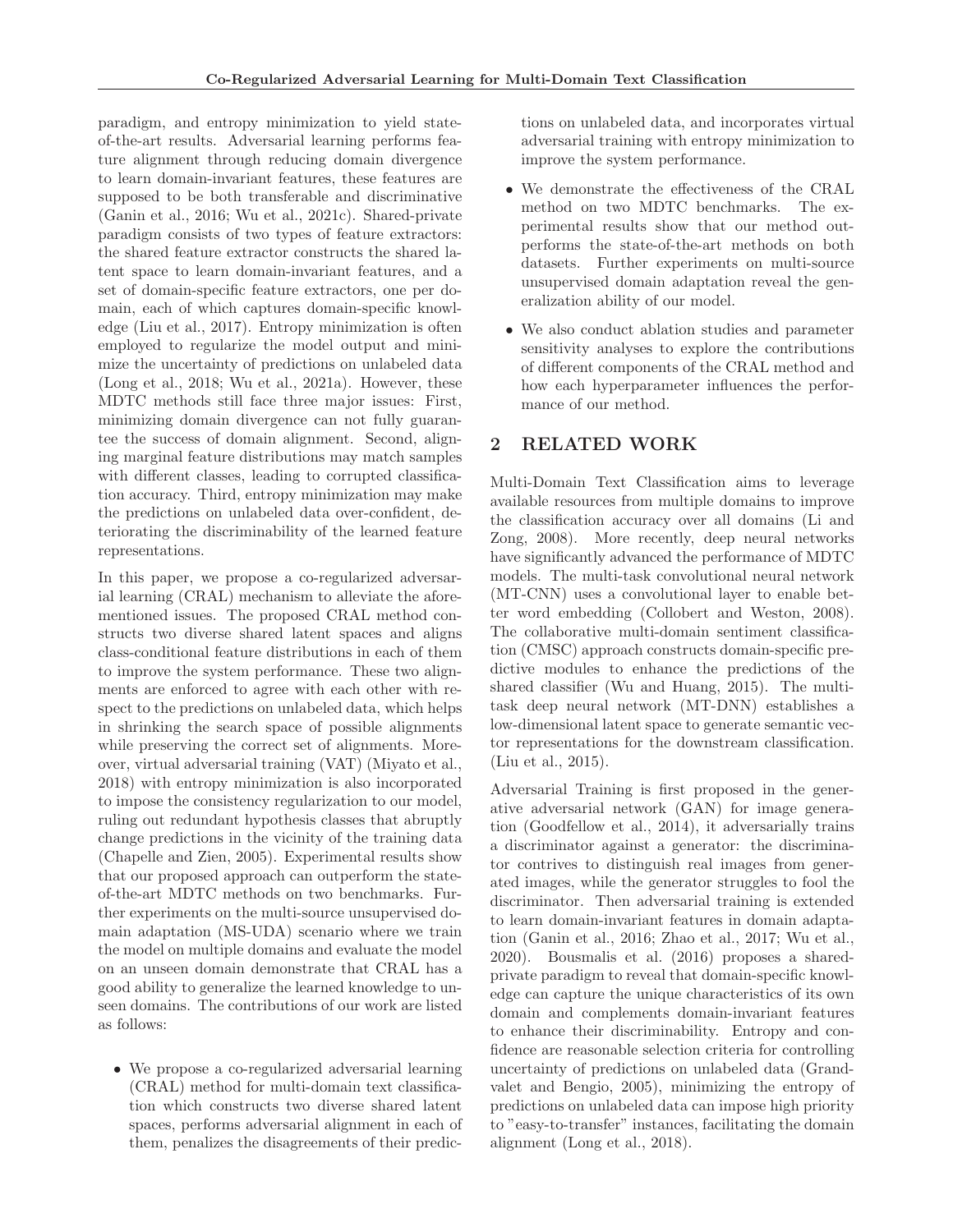Many state-of-the-art MDTC approaches adopt adversarial learning, shared-private paradigm, and entropy minimization. The adversarial multi-task learning for text classification (ASP-MTL) utilizes orthogonality constraints to enhance the separations of domaininvariant features and domain-specific features such that different aspects of the inputs can be encoded (Liu et al., 2017). The multinomial adversarial network (MAN) derives the generalization bounds for adversarial multi-domain text classification with respect to the least square loss and the negative loglikelihood loss (Chen and Cardie, 2018). The dynamic attentive sentence encoding (DA-MTL) method utilizes the attention mechanism and introduces a taskdependent query vector to learn domain-specific features to enhance the discriminability of the shared features (Zheng et al., 2018). The dual adversarial co-learning (DACL) approach combines discriminatorbased adversarial learning and classifier-based adversarial learning to enhance the discriminability of the domain-invariant features (Wu and Guo, 2020). The global and local shared representation-based generic dual-channel multi-task learning (GLR-MTL) method deploys adversarial training and mixture-of-experts on two separate channels to capture global-shared, localshared, and private features simultaneously (Su et al., 2020). The conditional adversarial networks (CANs) conduct alignment on joint distributions of domaininvariant features and predictions to enhance the discriminability of the learned features, and use entropy conditioning to avoid the risk of conditioning on predictions with low certainty (Wu et al., 2021a).

In contrast with the prior MDTC approaches, our proposed CRAL method penalizes the disagreements of predictions on unlabeled data induced from two independent adversarial training streams to boost the discriminability of the learned features. Moreover, it introduces the virtual adversarial training with entropy minimization to drive the decision boundary away from the high-density regions of distributions, imposing consistent prediction constraints to the model.

## **3 METHOD**

The MDTC setting is formulated as follows: Given M different domains  $\{D_i\}_{i=1}^M$ ,  $D_i$  consists of two parts: a limited amount of labeled instances  $\mathbb{L}_i$  =  $\{(\mathbf{x}_j, y_j)\}_{j=1}^{l_i}$ , and a set of unlabeled instances  $\mathbb{U}_i =$  ${\bf x}_j \}_{j=1}^{u_j}$ , where  $l_i$  is the number of the labeled samples and  $u_i$  is the number of the unlabeled samples. The main objective of MDTC is to improve the average classification accuracy across the M domains by leveraging all available resources.

#### **3.1 Model Architecture**

As illustrated in Fig.1, the proposed CRAL model consists of two branches, each branch is composed of four components: a shared feature extractor  $\mathcal{F}_s^b$ , a set of domain-specific feature extractors  $\{\mathcal{F}_{d}^{i,b}\}_{i=1}^{M}$ , a domain discriminator  $\mathcal{D}^b$ , and a classifier  $\mathcal{C}^b$ . b indicates the branch index (e.g.,  $b \in \{1,2\}$ ). For simplicity, we ignore the branch index of each component. The following discussion holds for both branches. The shared feature extractor aims to learn domain-invariant features that can generalize across domains. The domainspecific feature extractor captures domain-specific features that are beneficial within their own domain. These feature extractors can adopt the architecture of convolutional neural networks (CNNs), recurrent neural networks (RNNs), transformers, or multi-layer perceptrons (MLPs), depending on the practical task. The feature extractors generate feature representations with a fixed length. The discriminator takes a shared feature vector as its input, while the classifier uses the concatenation of a shared feature and a domain-specific feature.

#### **3.2 Multinomial Adversarial Learning**

Multinomial adversarial learning minimizes the fdivergence (Nowozin et al., 2016) among multiple domains to conduct alignment and has been widely applied in MDTC (Wu and Guo, 2020; Wu et al., 2021b,a). In multinomial adversarial learning, the domain discriminator and the shared feature extractor are trained to compete against each other: the domain discriminator tries to distinguish features among different domains, while the shared feature extractor aims to confuse the domain discriminator. When these two components reach equilibrium, the learned features can be regarded as domain-invariant. In the CRAL method, multinomial adversarial learning is performed independently in each of the two branches.  $\mathcal D$  is a M-class classifier, outputting the probabilities of an instance coming from each domain.  $\mathcal C$  is a binary classifier, predicting sentiment probabilities.  $\mathcal{F}_s$  and  $\{\mathcal{F}_{d}^{i}\}_{i=1}^{M}$  are expected to complement each other and maximally capture useful information across domains. The multinomial adversarial learning is encoded as follows:

$$
\mathcal{L}_c^b = -\sum_{i=1}^M \mathbb{E}_{(\mathbf{x}_i, y_i) \sim \mathbb{L}_i} [y_i^\top \log(\mathcal{G}^{i,b}(\mathbf{x}_i))]
$$
(1)

$$
\mathcal{L}_{Adv}^{b} = -\sum_{i=1}^{M} \mathbb{E}_{\mathbf{x}_{i} \sim \mathbb{L}_{i} \cup \mathbb{U}_{i}} [d_{i}^{\top} \log(\mathcal{D}^{b}(\mathcal{F}_{s}^{b}(\mathbf{x}_{i})))]
$$
(2)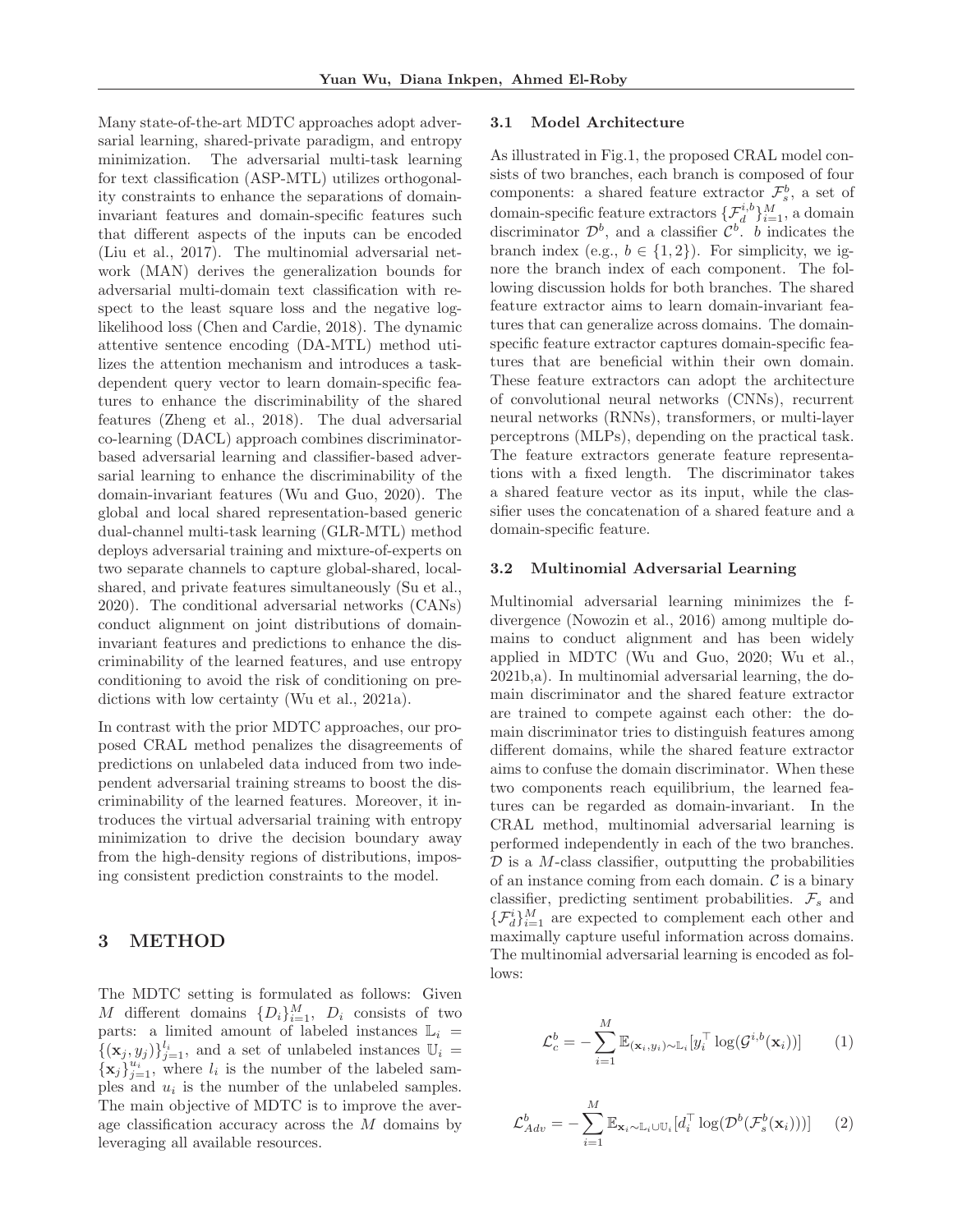

Figure 1: The Architecture of the CRAL framework. The shared feature extractors  $\{\mathcal{F}_{s}^{b}\}_{b=1}^{2}$  are used to capture domain-invariant features, the domain-specific feature extractors  $\{\mathcal{F}_d^{i,b}\}_{b=1}^2$  aim to learn domain-dependent features, the domain discriminators  $\{\mathcal{D}^b\}_{b=1}^2$  are used to distinguish features across domains, and the classifiers  ${C_b^b}_{b=1}^2$  are used to conduct text classification.  ${L_c^b}_{b=1}^2$  are classification losses,  ${L_{Adv}^b}_{b=1}^2$  are adversarial losses,  $\{\mathcal{L}_{e}^{b}\}_{b=1}^{2}$  are entropies of unlabeled data,  $\{\mathcal{L}_{uvt}^{b}\}_{b=1}^{2}$  are VAT losses of unlabeled data,  $\{\mathcal{L}_{lvt}^{b}\}_{b=1}^{2}$  are VAT losses of labeled data,  $\mathcal{L}_{\Delta}$  measures the diversity between the two shared feature extractors, and  $\mathcal{L}_{d}$  measures the disagreement of predictions of the two classifiers on unlabeled data.

where  $\mathcal{L}_c^b$  is the cross-entropy loss for the labeled data,  $\mathcal{L}_{Adv}^{b}$  is the adversarial loss,  $d_i$  is the domain index of an instance  $\mathbf{x}_i$ , and  $\mathcal{G}^{i,b}(\mathbf{x}_i) = \mathcal{C}^b([\mathcal{F}_s^b(\mathbf{x}_i), \mathcal{F}_d^{i,b}(\mathbf{x}_i)])$ where  $[\cdot, \cdot]$  represents the concatenation of two vectors.

#### **3.3 Co-Regularized Adversarial Learning**

Before presenting the co-regularized adversarial learning mechanism, we first highlight the limitations of existing MDTC methods. The idea of aligning multiple feature distributions for MDTC can be motivated by the theory (Chen and Cardie, 2018): First, consider the shared features **f** extracted from each domain:

$$
P_i(\mathbf{f}) \triangleq P(\mathbf{f} = \mathcal{F}_s(\mathbf{x}) | \mathbf{x} \in D_i)
$$
 (3)

where  $P(\cdot)$  represents the probability, so we have  $P_1$ ,  $P_2, ..., P_M$  as the M shared feature distributions, and set  $\bar{P} = \frac{\sum_{i=1}^{M} P_i}{M}$  as the centroid of the M feature distributions. The domain discriminator  $D$  can be trained to its optimality  $\mathcal{D}^*$  if and only if  $P_1 = P_2 = ... =$  $P_M = \overline{P}$ . Therefore, the objective of MDTC can be regarded as aligning M feature distributions  $\{P_i\}_{i=1}^M$ to  $\overline{P}$  which is equivalent to minimizing the distribution distances between each of the feature distributions and their centroid. Let  $\mathcal H$  be the hypothesis space, for any  $h \in \mathcal{H}$ , that maps inputs from the input space X to the label space  $Y$ , suppose the mapping function  $h = c \circ f$  can be decomposed as the composite of a feature mapping function  $f: X \to \mathbb{R}^m$  and a classifier  $c : \mathbb{R}^m \to Y$ . Then let h' be the labeling function, which can be decomposed as  $h' = c' \circ f'$ . Motivated by the domain adaptation theory (Ben-David et al., 2010), the distance between  $P_i$  and  $\overline{P}$  can be defined as:

$$
d_{\mathcal{H}}^{i}(P_{i}, \bar{P}) = 2 \sup_{h, h' \in \mathcal{H}} |\mathbb{E}_{\mathbf{f} \sim P_{i}}[c(\mathbf{f}) \neq c'(\mathbf{f})] - \mathbb{E}_{\mathbf{f} \sim \bar{P}}[c(\mathbf{f}) \neq c'(\mathbf{f})]| \tag{4}
$$

The MDTC task can be treated as the collection of M domain adaptation tasks between  $\{P_i\}_{i=1}^M$  and  $\overline{P}$ , we thus obtain the total distribution distance of MDTC as:

$$
d_{\mathcal{H}} = \sum_{i=1}^{M} d_{\mathcal{H}}^{i}(P_i, \bar{P})
$$
\n(5)

As a consequence, the main goal of MDTC is to minimize  $d_{\mathcal{H}}$ . However, a small  $d_{\mathcal{H}}$  may not guarantee that the multiple feature distributions are correctly aligned. As illustrated in Fig.2(a), it can be noted that  $d_{\mathcal{H}}$  can be pushed towards 0 without  $P_1, P_2, ...,$  and  $P_M$  being aligned correctly. In addition, only aligning the marginal feature distributions may match instances with different labels, resulting in the weak discriminability of the learned features (Fig. 2(b)).

In order to address these issues, the proposed CRAL method performs class-conditional alignment by learning two classifiers based on two independent latent spaces  $(\mathcal{H}_1$  and  $\mathcal{H}_2$ , and penalizing the disagreement between their predictions. For any  $h_1 \in \mathcal{H}_1$ ,  $h_2 \in \mathcal{H}_2$ , to quantify the disagreement between the two classifiers, we exploit the discrepancy between the predictions  $h_1(\mathbf{x})$  and  $h_2(\mathbf{x})$  on unlabeled data among the M domains. When the disagreement diminishes to zero, it suggests that the domain alignments performed in these two latent spaces are similar and the M feature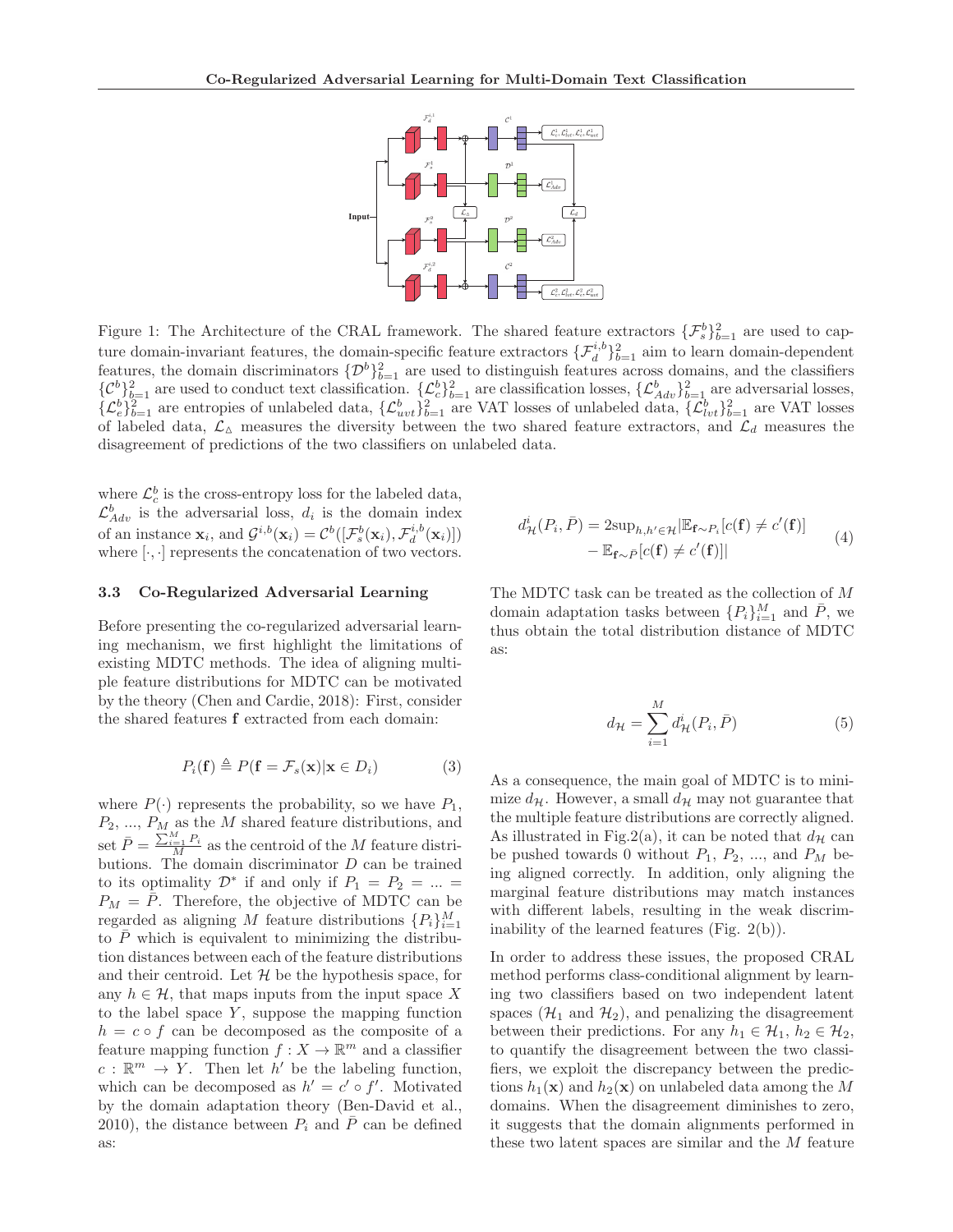

Figure 2: Examples for the domain alignment in MDTC. For simplicity, we present the cases of two domains. The dashed boundary denotes the negative polarity, while the continuous boundary denotes the positive polarity. The blue regions represent the  $P_1$  feature distribution and the yellow regions represent the  $P_2$  feature distribution. (a)  $P_1$  and  $P_2$  are not aligned while  $d_{\mathcal{H}}$  is zero for a linear separator presented by the red line; (b) When aligning the marginal distributions, misalignment may occur with regard to the category; (c) Correct alignment is conducted between  $P_1$  and  $P_2$ .

distributions are correctly aligned. We here use the  $\ell_1$ norm to encode the disagreement:

$$
\mathcal{L}_d = \sum_{i=1}^M \mathbb{E}_{\mathbf{x}_i \sim \mathbb{U}_i} ||\mathcal{G}^{i,1}(\mathbf{x}_i) - \mathcal{G}^{i,2}(\mathbf{x}_i)||_1 \qquad (6)
$$

Where  $|| \cdot ||_1$  is the  $\ell_1$  norm. To ensure the sufficient diversity of the two shared latent spaces, we adopt a regularizer formulated as:

$$
\mathcal{L}_{\Delta} = \min(\gamma, ||\frac{1}{M} \sum_{i=1}^{M} \mathbb{E}_{\mathbf{x}_i \sim \mathbb{L}_i} (\mathcal{F}_s^1(\mathbf{x}_i) - \mathcal{F}_s^2(\mathbf{x}_i))||_2^2)
$$
\n(7)

where  $|| \cdot ||_2^2$  is the squared  $\ell_2$  norm, the hyperparameter  $\gamma$  is positive and controls the maximal disparity between these two shared latent spaces. Maximizing  $\mathcal{L}_{\boldsymbol{\Delta}}$  is equivalent to pushing the centroids of these two shared latent spaces far apart.

### **3.4 Virtual Adversarial Training**

In this paper, we also incorporate virtual adversarial training (VAT) with entropy minimization to impose consistent prediction constraints on the model. In MDTC, entropy minimization is often utilized to control the uncertainty of their predictions. The entropy minimization is formulated as follows:

$$
\mathcal{L}_e^b = -\sum_{i=1}^M \mathbb{E}_{\mathbf{x}_i \sim \mathbb{U}_i} [\mathcal{G}^{i,b}(\mathbf{x}_i)^\top \log(\mathcal{G}^{i,b}(\mathbf{x}_i))]
$$
(8)

Even though the entropy minimization can help learn additional structures from unlabeled data to enrich the discriminability of the features learned from labeled data, it should be noted that the entropy minimization may result in overfitting to the unlabeled data if the model has infinite capacity (Shu et al., 2018). The over-confident predictions on unlabeled data can make the decision boundary lie across the high-density regions of the feature distributions (French et al., 2018), deteriorating the discriminability of the learned features. Specifically, as unlabeled data have no supervision, the model may abruptly change its prediction in the vicinity of the unlabeled data (Verma et al., 2019) (e.g. for any  $h \in \mathcal{H}$ ,  $h(u + \epsilon) \neq h(u)$ , where small perturbations  $\epsilon$  occur to unlabeled data points u). To avoid this risk, virtual adversarial training (VAT) is introduced in conjunction with the entropy minimization in our CRAL to smooth the prediction surface around the unlabeled points. The VAT is proposed to search for small perturbations  $\epsilon$  that maximize the change of the predictions on unlabeled data, enforcing consistent predictions to the model (Miyato et al., 2018). We also use the VAT on labeled data following (Shu et al., 2018). The VAT losses on unlabeled data  $\mathcal{L}_{uvt}^b$  and labeled data  $\mathcal{L}_{lvt}^b$  are formulated as:

$$
\mathcal{L}_{uvt}^b = \sum_{i=1}^M \mathbb{E}_{\mathbf{x}_i \sim \mathbb{U}_i} \left[ \max_{||r|| \le \epsilon} D_{kl}(\mathcal{G}^{i,b}(\mathbf{x}_i) || \mathcal{G}^{i,b}(\mathbf{x}_i + r)) \right]
$$
\n(9)

$$
\mathcal{L}_{lvt}^{b} = \sum_{i=1}^{M} \mathbb{E}_{\mathbf{x}_i \sim \mathbb{L}_i} \left[ \max_{||r|| \le \epsilon} D_{kl}(\mathcal{G}^{i,b}(\mathbf{x}_i) || \mathcal{G}^{i,b}(\mathbf{x}_i + r)) \right]
$$
\n(10)

Where  $D_{kl}(\cdot||\cdot)$  is the Kullback–Leibler divergence (Van Erven and Harremos, 2014).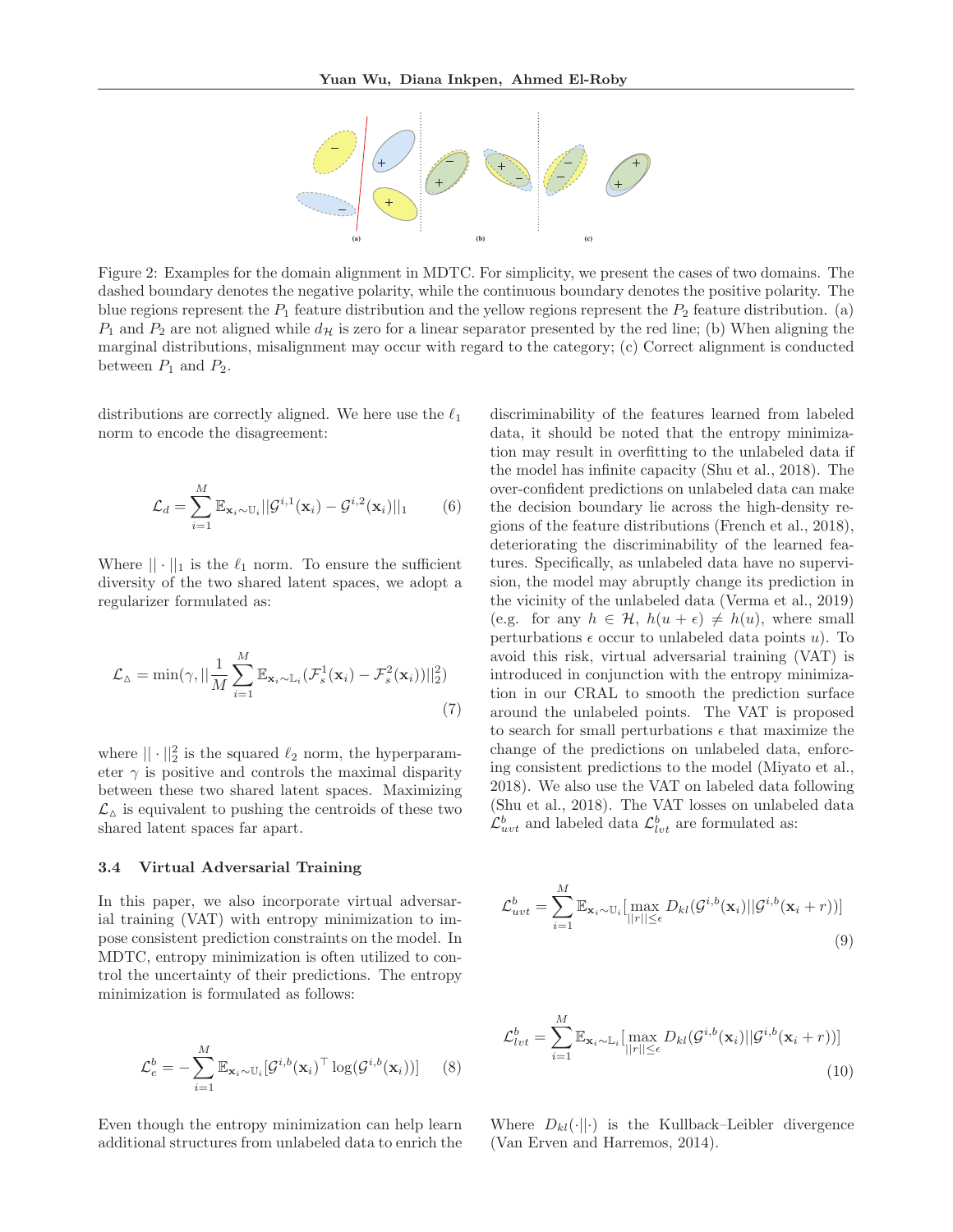### **3.5 The Final Objective**

The final objective function of the CRAL method is formulated as:

$$
\min_{\mathcal{F}_s^b, \{\mathcal{F}_d^{i,b}\}, \mathcal{C}^b} \max_{\mathcal{D}^b} \sum_{b=1}^2 [\mathcal{L}_c^b + \lambda_{Adv} * \mathcal{L}_{Adv}^b + \lambda_{lvt} * \mathcal{L}_{lvt}^b + \lambda_{uvt} * (\mathcal{L}_e^b + \mathcal{L}_{uvt}^b)] + \lambda_d * \mathcal{L}_d - \lambda_{\Delta} * \mathcal{L}_{\Delta}
$$
\n(11)

The CRAL model is trained with backpropagation and in an alternating fashion following (Goodfellow et al., 2014), the detailed training algorithm is presented in the Supplementary Materials.

#### **3.6 Discussion**

In MDTC, we have three objectives to accomplish. First, we need to minimize the prediction error on the labeled data; Second, we need to minimize the uncertainty of predictions on the unlabeled data; Third, we should conduct feature alignment among the multiple domains to transform the original features to be domain-invariant. In general, the first objective can be simply achieved by minimizing the cross-entropy loss on the labeled data. How to optimize the second and third objectives are the main challenges of MDTC. Prior MDTC approaches often focus on improving the procedure of adversarial training to optimize the adversarial alignment (Wu and Guo, 2020; Wu et al., 2021b), few works investigate how to optimize the uncertainty of predictions on unlabeled data to make advance. SSL suggests that unlabeled data can be used to learn additional structures about the input distributions (Grandvalet and Bengio, 2005). For instance, cluster structures in the distributions could hint at the separation of samples into different labels. This is termed as the cluster assumption: if two samples reside in the same cluster, they are likely to belong to the same class. The cluster assumption encourages the decision boundary to lie in the low-density regions of the distributions. The intuition is simple: If a decision boundary lies in a high-density region, it will cut the cluster into two different classes, enabling samples lying in the same cluster to have two different labels. The above phenomenon is named as the violation of the cluster assumption. By penalizing the violation of the cluster assumption, we can drive the decision boundary away from the high-density regions of the distributions, imposing consistent prediction constraints on the model.

In our approach, we improve the adversarial training by constructing two adversarial training branches, maximizing the diversity of their shared latent spaces while minimizing the disagreement of their predictions on unlabeled data. This improvement can shrink the search space of possible alignments while preserving the correct set of alignments. Moreover, we optimize the uncertainty of predictions on unlabeled data by employing the VAT with entropy minimization. The VAT can impose consistency regularization on the training data by penalizing the violation of the cluster assumption.

### **4 EXPERIMENTS**

In this section, we first illustrate the datasets and baseline methods. Then we show experimental results on two tasks: MDTC and MS-UDA: The former refers to the setting where the test data fall into one of the M domains; The latter refers to the setting where test data comes from an unseen domain. Finally, the ablation study and parameter sensitivity analysis are provided to give more insights into the CRAL approach.

### **4.1 Experimental Settings**

### **4.1.1 Datasets**

We conduct experiments on two MDTC benchmarks: the Amazon review dataset (Blitzer et al., 2007) and the FDU-MTL dataset (Liu et al., 2017). For the Amazon review dataset, there exist 4 domains: books, dvds, electronics, and kitchen. Each domain contains 2000 samples with binary labels: 1000 positive and 1000 negative. All data have been pre-processed into a bag of features (unigrams and bigrams), losing the order information. This prohibits the usage of strong feature extractors (e.g. CNN or RNN). For fair comparisons, we adopt MLPs as the feature extractors and represent each review as a 5000-dimensional vector following (Chen and Cardie, 2018).

The Amazon review dataset has many limitations, such as the reviews being pre-processed into a bag of features and the lack of word position information. To further validate the effectiveness of the CRAL approach, we also use the FDU-MTL dataset whose data are raw text data, which is in line with the real-world application scenario (Liu et al., 2017). This dataset has 14 product review domains (books, electronics, dvds, kitchen, apparel, camera, health, music, toys, video, baby, magazine, software, and sport) and 2 movie review domains (IMDB and MR). There exist 200 samples in the validation set and 400 samples in the test set for each domain, while the numbers of labeled and unlabeled samples in the training set vary across domains, but are roughly 1400 and 2000, respectively. As demonstrated in (Chen and Cardie, 2018), for experiments on the FDU-MTL dataset, CNN-based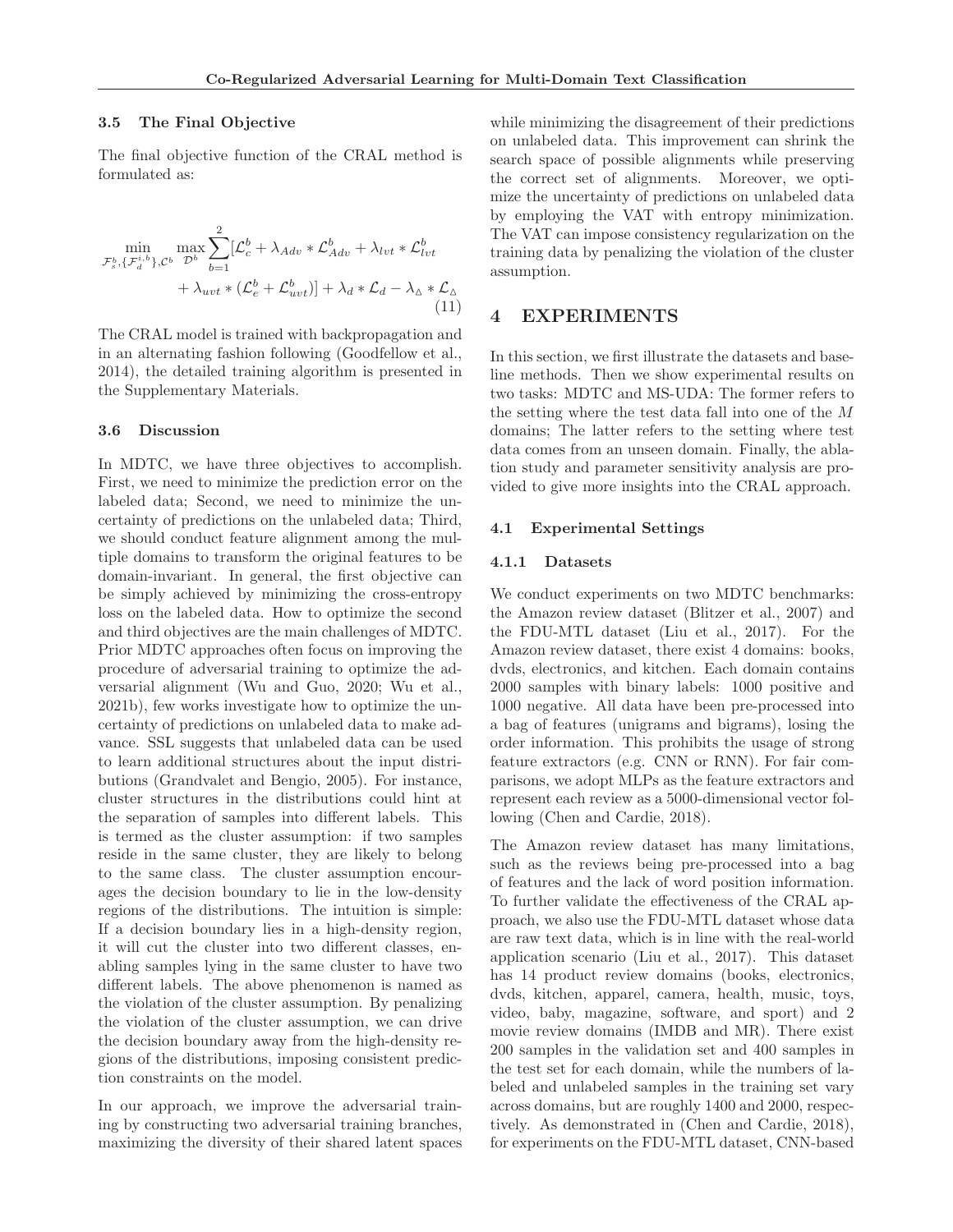| Domain       | CMSC-LS | CMSC-SVM | $CMSC-Log$ | MAN-L2 | MAN-NLL | DACL  |       | CAN CRAL(Ours)   |
|--------------|---------|----------|------------|--------|---------|-------|-------|------------------|
| <b>Books</b> | 82.10   | 82.26    | 81.81      | 82.46  | 82.98   | 83.45 | 83.76 | $85.26 \pm 0.13$ |
| DVD.         | 82.40   | 83.48    | 83.73      | 83.98  | 84.03   | 85.50 | 84.68 | $85.83 + 0.14$   |
| Electr.      | 86.12   | 86.76    | 86.67      | 87.22  | 87.06   | 87.40 | 88.34 | $89.32 + 0.09$   |
| Kit.         | 87.56   | 88.20    | 88.23      | 88.53  | 88.57   | 90.00 | 90.03 | $91.60 + 0.17$   |
| AVG          | 84.55   | 85.18    | 85.11      | 85.55  | 85.66   | 86.59 | 86.70 | $88.00 + 0.12$   |
|              |         |          |            |        |         |       |       |                  |

Table 1: MDTC classification accuracies on the Amazon review dataset.

Table 2: MDTC classification accuracies on the FDU-MTL dataset.

| Domain      | MT-CNN | MT-DNN | ASP-MTL | <b>BERT</b> | $MAN-L2$ | MAN-NLL | DA-MTL | DACL | GLR-MTL | CAN  | CRAL(Ours)     |
|-------------|--------|--------|---------|-------------|----------|---------|--------|------|---------|------|----------------|
| books       | 84.5   | 82.2   | 84.0    | 87.0        | 87.6     | 86.8    | 88.5   | 87.5 | 88.3    | 87.8 | $89.3 \pm 0.3$ |
| electronics | 83.2   | 88.3   | 86.8    | 88.3        | 87.4     | 88.8    | 89.0   | 90.3 | 90.3    | 91.6 | $89.1 \pm 0.5$ |
| dvd         | 84.0   | 84.2   | 85.5    | 85.6        | 88.1     | 88.6    | 88.0   | 89.8 | 87.3    | 89.5 | $91.0 \pm 0.2$ |
| kitchen     | 83.2   | 80.7   | 86.2    | 91.0        | 89.8     | 89.9    | 89.0   | 91.5 | 89.8    | 90.8 | $92.3 \pm 0.2$ |
| apparel     | 83.7   | 85.0   | 87.0    | 90.0        | 87.6     | 87.6    | 88.8   | 89.5 | 88.2    | 87.0 | $91.6 \pm 0.4$ |
| camera      | 86.0   | 86.2   | 89.2    | 90.0        | 91.4     | 90.7    | 91.8   | 91.5 | 89.5    | 93.5 | $96.3 \pm 0.2$ |
| health      | 87.2   | 85.7   | 88.2    | 88.3        | 89.8     | 89.4    | 90.3   | 90.5 | 90.5    | 90.4 | $87.8 \pm 0.4$ |
| music       | 83.7   | 84.7   | 82.5    | 86.8        | 85.9     | 85.5    | 85.0   | 86.3 | 87.5    | 86.9 | $88.1 \pm 0.1$ |
| toys        | 89.2   | 87.7   | 88.0    | 91.3        | 90.0     | 90.4    | 89.5   | 91.3 | 89.8    | 90.0 | $91.6 \pm 0.3$ |
| video       | 81.5   | 85.0   | 84.5    | 88.0        | 89.5     | 89.6    | 89.5   | 88.5 | 90.8    | 88.8 | $92.6 \pm 0.4$ |
| baby        | 87.7   | 88.0   | 88.2    | 91.5        | 90.0     | 90.2    | 90.5   | 92.0 | 92.3    | 92.0 | $90.9 \pm 0.2$ |
| magazine    | 87.7   | 89.5   | 92.2    | 92.8        | 92.5     | 92.9    | 92.0   | 93.8 | 92.3    | 94.5 | $95.2 \pm 0.4$ |
| software    | 86.5   | 85.7   | 87.2    | 89.3        | 90.4     | 90.9    | 90.8   | 90.5 | 91.8    | 90.9 | $87.7 \pm 0.4$ |
| sports      | 84.0   | 83.2   | 85.7    | 90.8        | 89.0     | 89.0    | 89.8   | 89.3 | 87.8    | 91.2 | $91.3 \pm 0.3$ |
| <b>IMDb</b> | 86.2   | 83.2   | 85.5    | 85.8        | 86.6     | 87.0    | 89.8   | 87.3 | 87.5    | 88.5 | $90.8 \pm 0.3$ |
| MR.         | 74.5   | 75.5   | 76.7    | 74.0        | 76.1     | 76.7    | 75.5   | 76.0 | 72.7    | 77.1 | $77.3 \pm 0.5$ |
| AVG         | 84.5   | 84.3   | 86.1    | 88.1        | 88.2     | 88.4    | 88.2   | 89.1 | 88.5    | 89.4 | $90.2 \pm 0.2$ |

feature extractors are much more effective and efficient than LSTM-based feature extractors in learning features. And the most recent baselines (i.e., MAN (Chen and Cardie, 2018), DACL (Wu and Guo, 2020) and CAN (Wu et al., 2021a)) all adopt CNN-based feature extractors. Therefore, our CRAL method also adopts CNN-based feature extractors in our experiments on the FDU-MTL dataset for fair comparisons.

We take the convenience to cite the experimental results from (Zheng et al., 2018; Su et al., 2020; Wu and Guo, 2020; Wu et al., 2021a). The implementation details and the detailed statistics of both datasets are available in the Supplementary Materials.

### **4.1.2 Comparison Methods**

For the MDTC tasks, we compare the CRAL method with a number of state-of-the-art methods: the multitask convolutional neural network (MT-CNN) (Collobert and Weston, 2008), the multi-task deep neural network (MT-DNN) (Liu et al., 2015), the collaborative multi-domain sentiment classification methods with the least square loss (CMSC-L2), the hinge loss (CMSC-SVM) and the log loss (CMSC-Log) (Wu and Huang, 2015), the adversarial multi-task learning for text classification (ASP-MTL) (Liu et al., 2017), the multinomial adversarial network with the least square loss (MAN-L2) and the negative log-likelihood loss (MAN-NLL) (Chen and Cardie, 2018), the dynamic attentive sentence encoding method (DA-MTL) (Zheng et al., 2018), the pre-trained BERT-base model which is fine-tuned on each domain (BERT) (Devlin et al., 2019), the dual adversarial co-learning method

(DACL) (Wu and Guo, 2020), the global and local shared representation based dual-channel multi-task learning method (GLR-MTL) (Su et al., 2020), and the conditional adversarial network (CAN) (Wu et al., 2021a). For MS-UDA experiments, the baselines are listed as follows: the marginalized denoising autoencoder (mSDA) (Chen et al., 2012), the domain adversarial neural network (DANN) (Ganin et al., 2016), the multi-source domain adaptation network (MDAN) (Zhao et al., 2017), the MAN (MAN-L2 and MAN-NLL) (Chen and Cardie, 2018), the DACL (Wu and Guo, 2020), and the CAN (Wu et al., 2021a). As the former two methods are domain-agnostic methods, we combine all training data from the  $M$  domains as the training set to train them.

#### **4.2 Results**

#### **4.2.1 Multi-Domain Text Classification**

We report the classification results of mean  $\pm$  standard error over five random trials. The experimental results on the Amazon review dataset and FDU-MTL dataset are reported in Table 1 and Table 2, respectively. From Table 1, it can be noted that the CRAL method can not only outperform other baselines on all four domains, but also obtain the best performance in terms of the average classification accuracy. Moreover, it beats the second-best approach CAN by the margin of 1.30% in terms of the average accuracy.

As shown in Table 2, when we conduct experiments on the more challenging FDU-MTL dataset, we can observe that the CRAL method obtains the best clas-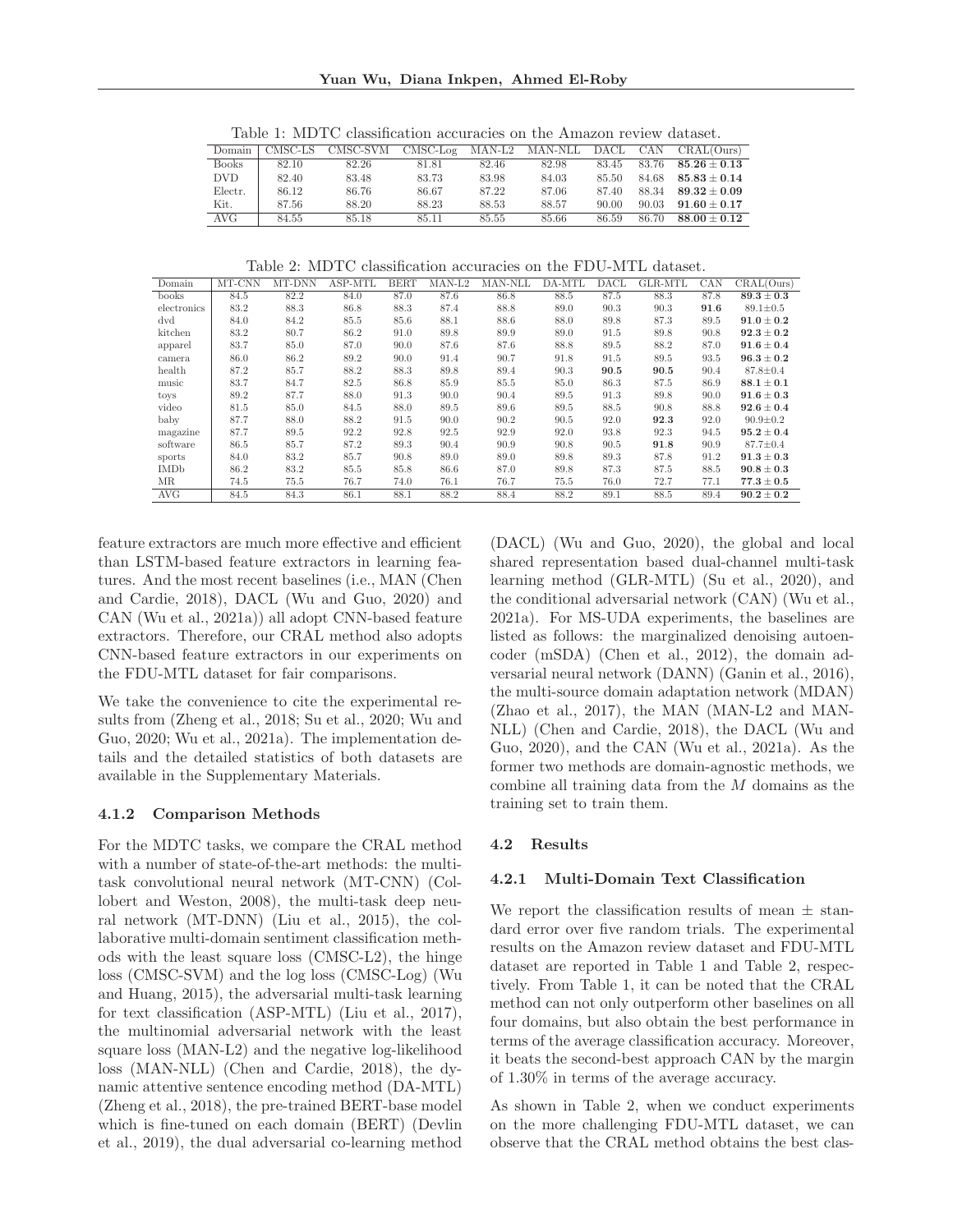|                                                                                                 | Domain                       | mSDA  | <b>DANN</b>                                     | MDAN(H)                                               | MDAN(S)                                 | $MAN-L2$                                                                            | MAN-NLL                                                      | DACL  | CAN   | CRAL(Ours)                                                                                                                                           |                 |
|-------------------------------------------------------------------------------------------------|------------------------------|-------|-------------------------------------------------|-------------------------------------------------------|-----------------------------------------|-------------------------------------------------------------------------------------|--------------------------------------------------------------|-------|-------|------------------------------------------------------------------------------------------------------------------------------------------------------|-----------------|
|                                                                                                 | <b>Books</b>                 | 76.98 | 77.89                                           | 78.45                                                 | 78.63                                   | 78.45                                                                               | 77.78                                                        | 80.22 | 78.91 | 82.49                                                                                                                                                |                 |
|                                                                                                 | <b>DVD</b>                   | 78.61 | 78.86                                           | 77.97                                                 | 80.65                                   | 81.57                                                                               | 82.74                                                        | 82.96 | 83.37 | 84.30                                                                                                                                                |                 |
|                                                                                                 | Elec.                        | 81.98 | 84.91                                           | 84.83                                                 | 85.34                                   | 83.37                                                                               | 83.75                                                        | 84.90 | 84.76 | 86.82                                                                                                                                                |                 |
|                                                                                                 | Kit.                         | 84.26 | 86.39                                           | 85.80                                                 | 86.26                                   | 85.57                                                                               | 86.41                                                        | 86.75 | 86.75 | 89.08                                                                                                                                                |                 |
|                                                                                                 | AVG                          | 80.46 | 82.01                                           | 81.76                                                 | 82.72                                   | 82.24                                                                               | 82.67                                                        | 83.71 | 83.45 | 85.67                                                                                                                                                |                 |
| 90,<br>$88$ .<br>ွဲ <sub>86</sub>  <br>{ 84)<br>82<br>80 <sup>L</sup><br>0.0000010.00001 0.0001 | 0.001<br>0.01<br>$\lambda_d$ | 0.1   | 90<br>88<br>$\frac{2}{8}$ 86<br>584<br>82<br>80 | 0.0000010.00001 0.0001<br>0,001<br>$\lambda_{\Delta}$ | <b>The Second County</b><br>0.01<br>0.1 | 90,<br>88<br>$\frac{5}{2}$ 86<br>$\frac{5}{6}$ 84<br>82<br>80 <sup>L</sup><br>0.001 | <b>CONTRACTOR</b><br><br>0.01<br>0.1<br>$\lambda_{\rm{att}}$ | 10    |       | 90 <sub>1</sub><br>88<br><b>CALIFORNIA</b><br>နဲ့ 86<br>$\overline{\xi}$ 84<br>82<br>80 <sup>L</sup><br>0.01<br>0.1<br>0.001<br>$\lambda_{\rm{let}}$ | 10              |
| a)                                                                                              | $\lambda_d$                  |       |                                                 | b'                                                    |                                         |                                                                                     | $\lfloor c \rfloor$<br>$\lambda_{uvt}$                       |       |       | <sub>d</sub>                                                                                                                                         | $\lambda_{lvt}$ |

Table 3: Multi-source unsupervised domain adaptation results on the Amazon review dataset.

Figure 3: Parameter sensitivity analysis

Table 4: Ablation study on the Amazon review dataset.

| Method                           | <b>Books</b> | DVD.  | Electr. | Kit.  | AVG   |
|----------------------------------|--------------|-------|---------|-------|-------|
| CRAL (full)                      | 85.26        | 85.83 | 89.32   | 91.60 | 88.00 |
| CRAL w/o $\mathcal{L}_d$         | 83.08        | 84.19 | 87.45   | 88.74 | 85.87 |
| CRAL w/o $\mathcal{L}_{\Lambda}$ | 84.62        | 85.18 | 89.15   | 91.17 | 87.53 |
| CRAL w/o $\mathcal{L}_{urt}$     | 84.25        | 85.07 | 88.64   | 90.88 | 87.21 |
| CRAL w/o $\mathcal{L}_{lvt}$     | 84.96        | 85.35 | 88.93   | 91.21 | 87.61 |

sification accuracy on 12 out of 16 domains, and yield the best average classification accuracy, outperforming the second-best baseline CAN by 0.8%. The results shown in Table 1 and Table 2 both demonstrate the effectiveness of our proposed CRAL method in MDTC.

### **4.2.2 Multi-Source Unsupervised Domain Adaptation**

In real application scenarios, it is not uncommon that there exist no labeled data in the target domain. Thus, it is of great significance to evaluate MDTC models in such cases. In the MS-UDA setting, we have multiple source domains with both labeled and unlabeled data and one target domain which only has unlabeled data. The model needs to be trained on the source domains and evaluated on the target domain. When evaluating the CRAL method in the MS-UDA setting, as the target data have no supervision, only the domaininvariant feature vectors are fed into the classifiers, the domain-specific vectors are set to 0s.

We conduct the MS-UDA experiments on the Amazon review dataset, following the same setting as (Chen and Cardie, 2018). For each experiment, three out of the four domains are used as the source domains, and the remaining one is used as the target domain. From Table 3, we can see that the proposed CRAL method can outperform other baselines not only on each individual domain, but also in terms of the average accuracy. For the average classification accuracy, our CRAL method outperforms the CAN method by a margin of 2.22%, suggesting that our CRAL method has a good capacity for transferring knowledge to unseen domains.

### **4.3 Further Analysis**

### **4.3.1 Ablation Study**

In order to verify how each component of the CRAL method can impact the performance, we conduct an ablation study on the Amazon review dataset. In particular, we investigate four variants: (1) CRAL  $w/o$  $\mathcal{L}_d$ , the variant of CRAL without penalizing the disagreement of predictions on the unlabeled data; (2) CRAL w/o  $\mathcal{L}_{\Delta}$ , the variant of CRAL without enforcing diversity on two shared feature extractors; (3) CRAL  $w$ /o  $\mathcal{L}_{uvt}$ , the variant of CRAL without the VAT on the unlabeled data; (4) CRAL w/o  $\mathcal{L}_{\ell\nu t}$ , the variant of CRAL without the VAT on the labeled data. The comparison results are presented in Table 4. We can see that all four variants induce inferior performance, and the full model produces the best results, validating that all these components contribute to the performance improvement of our model. Moreover, Compared with  $\mathcal{L}_{\Delta}$ ,  $\mathcal{L}_{uvt}$  and  $\mathcal{L}_{lvt}$ ,  $\mathcal{L}_d$  makes the most significant contribution to the system performance by a margin of 2.13%, illustrating the effectiveness of our co-regularized adversarial learning mechanism. The ablation study on the FDU-MTL dataset presents the same conclusion, its details are available in the Supplementary Materials.

#### **4.3.2 Parameter Sensitivity Analysis**

In this section, we explore the sensitivity of our approach to the values of hyperparameters  $\lambda_d$ ,  $\lambda_{\Delta}$ ,  $\lambda_{uvt}$  and  $\lambda_{lvt}$ . These hyperparameters are used to trade-off different loss functions. We conduct the parameter sensitivity analysis on the Amazon re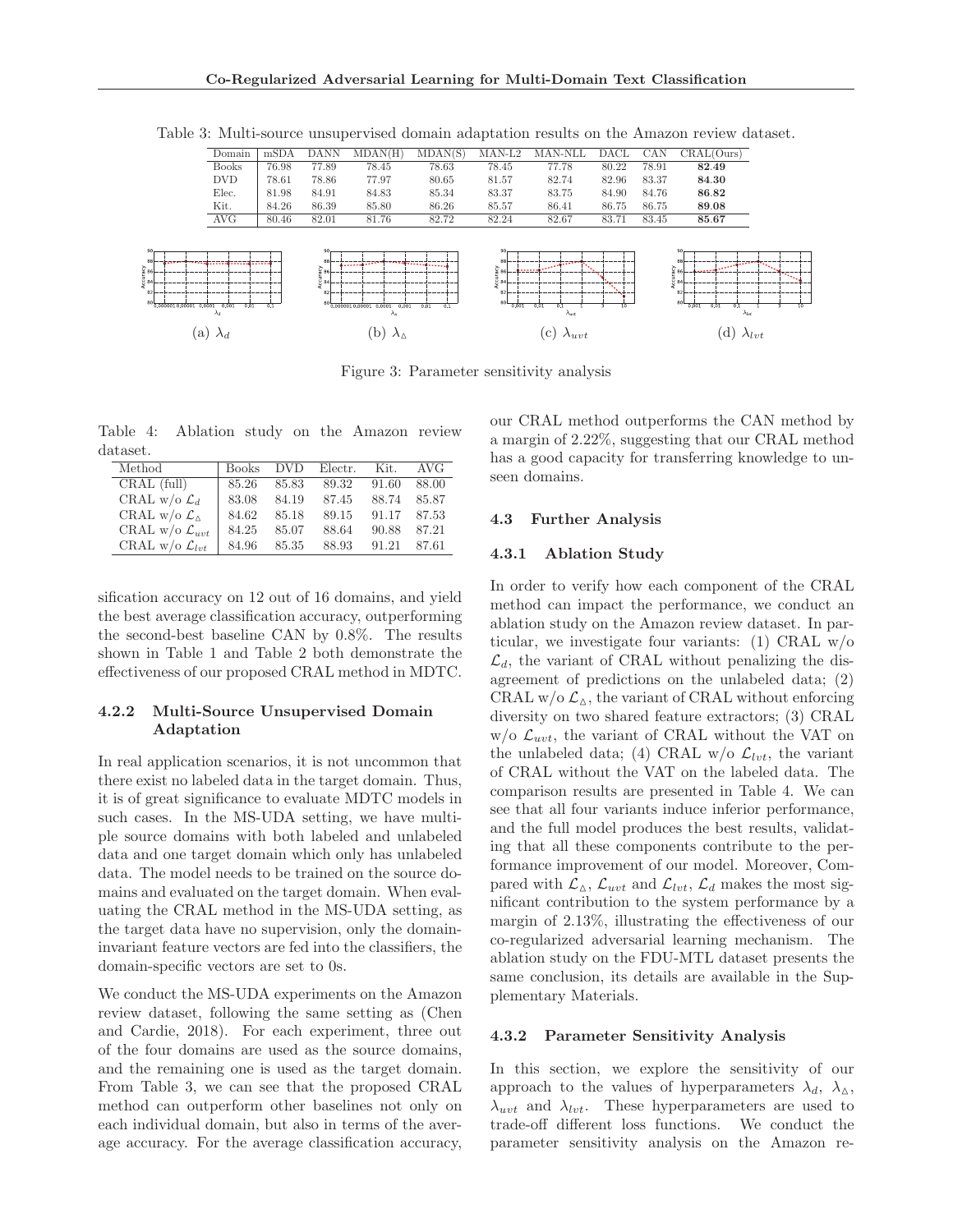view dataset. When evaluating one hyperparameter, the others are fixed to their default values (e.g.  $\lambda_d$ =0.00001,  $\lambda_{\Delta}$ =0.0001,  $\lambda_{uvt}$ =1,  $\lambda_{lvt}$ =1).  $\lambda_d$  and  $\lambda_{\Delta}$ are tested in the range {0.000001, 0.00001, 0.0001, 0.001, 0.01, 0.1}, and  $\lambda_{uvt}$  and  $\lambda_{lvt}$  are evaluated in the range {0.001, 0.01, 0.1, 1, 3, 10}. The experimental results are shown in Fig. 3. We report the average classification accuracy.

From Fig. 3, it can be noted that different values of  $\lambda_d$  and  $\lambda_{\Delta}$  cannot significantly influence the system performance. Consequently, we can set  $\lambda_d$  and  $\lambda_{\Delta}$  as 0.00001 and 0.0001 in all experiments. The trends of performance change for  $\lambda_{uvt}$  and  $\lambda_{lvt}$  are similar: with the increase of  $\lambda_{uvt}$  and  $\lambda_{lvt}$ , the classification accuracy first increases and reaches the optimum, then it decreases rapidly. This analysis illustrates that proper selections of  $\lambda_{uvt}$  and  $\lambda_{lvt}$  can effectively improve the performance of our model.

## **5 CONCLUSION**

In this paper, we propose a co-regularized adversarial learning (CRAL) mechanism for multi-domain text classification. This approach constructs two diverse adversarial training branches and penalizes the disagreement of their predictions on unlabeled data to rule out redundant hypothesis classes while preserving correct alignments. Moreover, it introduces the virtual adversarial training with the entropy minimization to penalize the violation of the cluster assumption, imposing consistency regularization to the model. The experimental results show that our proposed CRAL outperforms the state-of-the-art MDTC methods on two benchmarks. Further investigations demonstrate that our model has a good ability to generalize to unseen domains.

#### **References**

- Ben-David, S., Blitzer, J., Crammer, K., Kulesza, A., Pereira, F., and Vaughan, J. W. (2010). A theory of learning from different domains. Machine learning, 79(1-2):151–175.
- Blitzer, J., Dredze, M., and Pereira, F. (2007). Biographies, bollywood, boom-boxes and blenders: Domain adaptation for sentiment classification. In Proceedings of the 45th annual meeting of the association of computational linguistics, pages 440–447.
- Bousmalis, K., Trigeorgis, G., Silberman, N., Krishnan, D., and Erhan, D. (2016). Domain separation networks. In Advances in neural information processing systems, pages 343–351.
- Chapelle, O. and Zien, A. (2005). Semi-supervised

classification by low density separation. In AIS-TATS, volume 2005, pages 57–64. Citeseer.

- Chen, M., Xu, Z., Weinberger, K. Q., and Sha, F. (2012). Marginalized denoising autoencoders for domain adaptation. In Proceedings of the 29th International Coference on International Conference on Machine Learning, pages 1627–1634.
- Chen, X. and Cardie, C. (2018). Multinomial adversarial networks for multi-domain text classification. arXiv preprint arXiv:1802.05694.
- Collobert, R. and Weston, J. (2008). A unified architecture for natural language processing: Deep neural networks with multitask learning. In Proceedings of the 25th international conference on Machine learning, pages 160–167.
- Devlin, J., Chang, M.-W., Lee, K., and Toutanova, K. (2019). Bert: Pre-training of deep bidirectional transformers for language understanding. In Proceedings of the 2019 Conference of the North American Chapter of the Association for Computational Linguistics: Human Language Technologies, Volume 1 (Long and Short Papers), pages 4171–4186.
- French, G., Mackiewicz, M., and Fisher, M. (2018). Self-ensembling for visual domain adaptation. In International Conference on Learning Representations, number 6.
- Ganin, Y., Ustinova, E., Ajakan, H., Germain, P., Larochelle, H., Laviolette, F., Marchand, M., and Lempitsky, V. (2016). Domain-adversarial training of neural networks. The Journal of Machine Learning Research, 17(1):2096–2030.
- Goodfellow, I., Pouget-Abadie, J., Mirza, M., Xu, B., Warde-Farley, D., Ozair, S., Courville, A., and Bengio, Y. (2014). Generative adversarial nets. In Advances in neural information processing systems, pages 2672–2680.
- Grandvalet, Y. and Bengio, Y. (2005). Semisupervised learning by entropy minimization. In Advances in neural information processing systems, pages 529–536.
- Kingma, D. P. and Ba, J. (2014). Adam: A method for stochastic optimization. arXiv preprint arXiv:1412.6980.
- Kowsari, K., Jafari Meimandi, K., Heidarysafa, M., Mendu, S., Barnes, L., and Brown, D. (2019). Text classification algorithms: A survey. Information,  $10(4):150.$
- Li, S. and Zong, C. (2008). Multi-domain sentiment classification. In Proceedings of ACL-08: HLT, Short Papers, pages 257–260.
- Liu, P., Qiu, X., and Huang, X.-J. (2017). Adversarial multi-task learning for text classification. In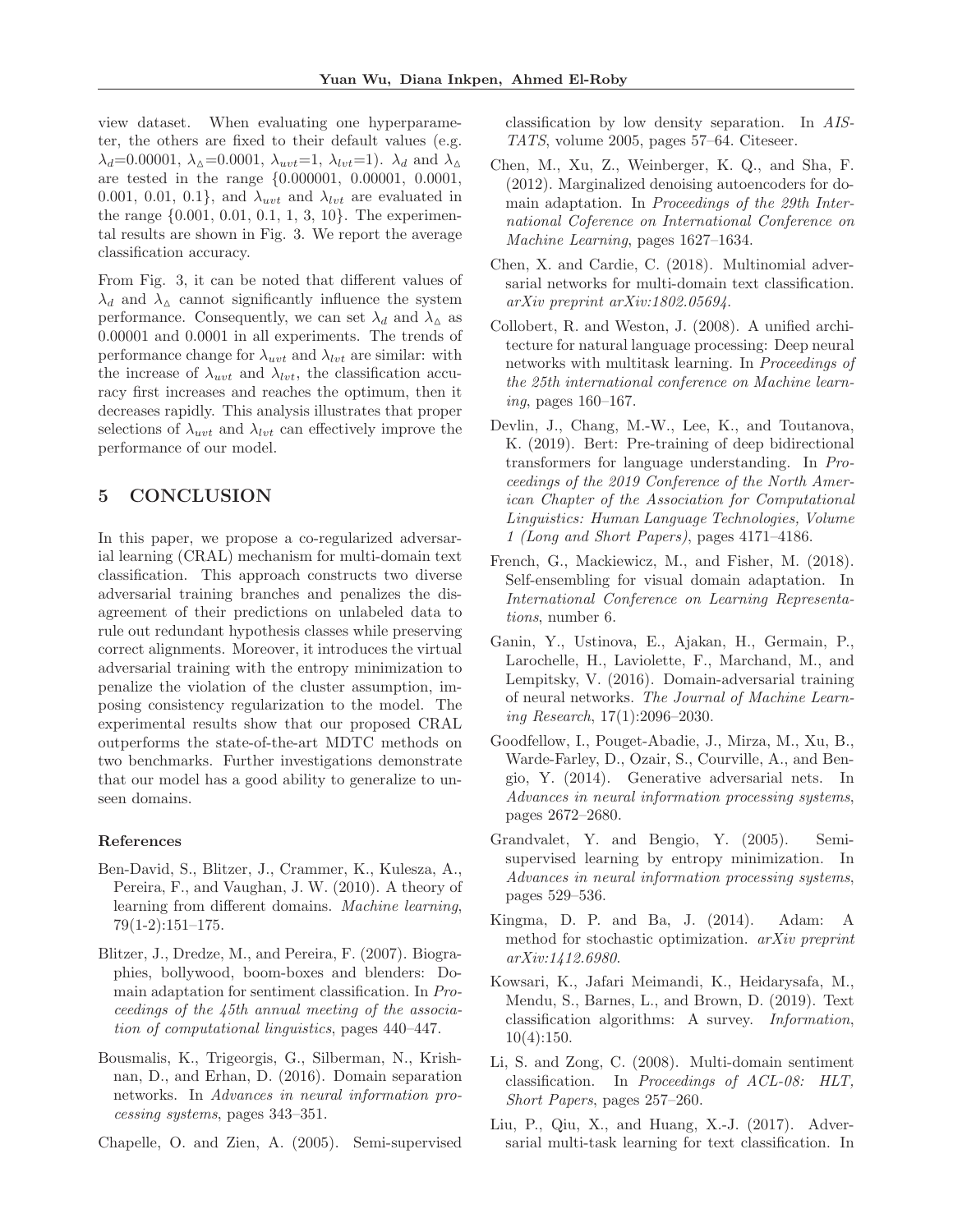Proceedings of the 55th Annual Meeting of the Association for Computational Linguistics (Volume 1: Long Papers), pages  $1-10$ .

- Liu, X., Gao, J., He, X., Deng, L., Duh, K., and Wang, Y.-y. (2015). Representation learning using multitask deep neural networks for semantic classification and information retrieval. In Proceedings of the 2015 Conference of the North American Chapter of the Association for Computational Linguistics: Human Language Technologies, pages 912–921.
- Long, M., Cao, Z., Wang, J., and Jordan, M. I. (2018). Conditional adversarial domain adaptation. In Advances in Neural Information Processing Systems, pages 1640–1650.
- Manning, C. D., Surdeanu, M., Bauer, J., Finkel, J. R., Bethard, S., and McClosky, D. (2014). The stanford corenlp natural language processing toolkit. In Proceedings of 52nd annual meeting of the association for computational linguistics: system demonstrations, pages 55–60.
- Mikolov, T., Chen, K., Corrado, G., and Dean, J. (2013). Efficient estimation of word representations in vector space. arXiv preprint arXiv:1301.3781.
- Miyato, T., Maeda, S.-i., Koyama, M., and Ishii, S. (2018). Virtual adversarial training: a regularization method for supervised and semi-supervised learning. IEEE transactions on pattern analysis and machine intelligence, 41(8):1979–1993.
- Ngai, E. W., Hu, Y., Wong, Y. H., Chen, Y., and Sun, X. (2011). The application of data mining techniques in financial fraud detection: A classification framework and an academic review of literature. Decision support systems, 50(3):559–569.
- Nowozin, S., Cseke, B., and Tomioka, R. (2016). fgan: Training generative neural samplers using variational divergence minimization. In Advances in neural information processing systems, pages 271– 279.
- Radford, A., Narasimhan, K., Salimans, T., and Sutskever, I. (2018). Improving language understanding by generative pre-training.
- Shu, R., Bui, H. H., Narui, H., and Ermon, S. (2018). A dirt-t approach to unsupervised domain adaptation. In Proc. 6th International Conference on Learning Representations.
- Smith, B. and Linden, G. (2017). Two decades of recommender systems at amazon. com. Ieee internet  $computing, 21(3):12–18.$
- Su, X., Li, R., and Li, X. (2020). Multi-domain transfer learning for text classification. In CCF International Conference on Natural Language Processing and Chinese Computing, pages 457–469. Springer.
- Van Erven, T. and Harremos, P. (2014). Rényi divergence and kullback-leibler divergence. IEEE Transactions on Information Theory, 60(7):3797–3820.
- Verma, V., Lamb, A., Kannala, J., Bengio, Y., and Lopez-Paz, D. (2019). Interpolation consistency training for semi-supervised learning. In International Joint Conference on Artificial Intelligence, pages 3635–3641.
- Wu, F. and Huang, Y. (2015). Collaborative multidomain sentiment classification. In 2015 IEEE International Conference on Data Mining, pages 459– 468. IEEE.
- Wu, Y. and Guo, Y. (2020). Dual adversarial colearning for multi-domain text classification. In Proceedings of the AAAI Conference on Artificial Intelligence, volume 34, pages 6438–6445.
- Wu, Y., Inkpen, D., and El-Roby, A. (2020). Dual mixup regularized learning for adversarial domain adaptation. In European Conference on Computer Vision, pages 540–555. Springer.
- Wu, Y., Inkpen, D., and El-Roby, A. (2021a). Conditional adversarial networks for multi-domain text classification. In Proceedings of the Second Workshop on Domain Adaptation for NLP, pages 16–27.
- Wu, Y., Inkpen, D., and El-Roby, A. (2021b). Mixup regularized adversarial networks for multidomain text classification. In ICASSP 2021- 2021 IEEE International Conference on Acoustics, Speech and Signal Processing (ICASSP), pages 7733–7737. IEEE.
- Wu, Y., Inkpen, D., and El-Roby, A. (2021c). Towards category and domain alignment: Category-invariant feature enhancement for adversarial domain adaptation. In Proceedings of the IEEE/CVF International Conference on Computer Vision, pages 132–141.
- Young, T., Hazarika, D., Poria, S., and Cambria, E. (2018). Recent trends in deep learning based natural language processing. ieee Computational intelligenCe magazine, 13(3):55–75.
- Zhao, H., Zhang, S., Wu, G., Costeira, J. P., Moura, J. M., and Gordon, G. J. (2017). Multiple source domain adaptation with adversarial training of neural networks. arXiv preprint arXiv:1705.09684.
- Zheng, R., Chen, J., and Qiu, X. (2018). Same representation, different attentions: shareable sentence representation learning from multiple tasks. In Proceedings of the 27th International Joint Conference on Artificial Intelligence, pages 4616–4622.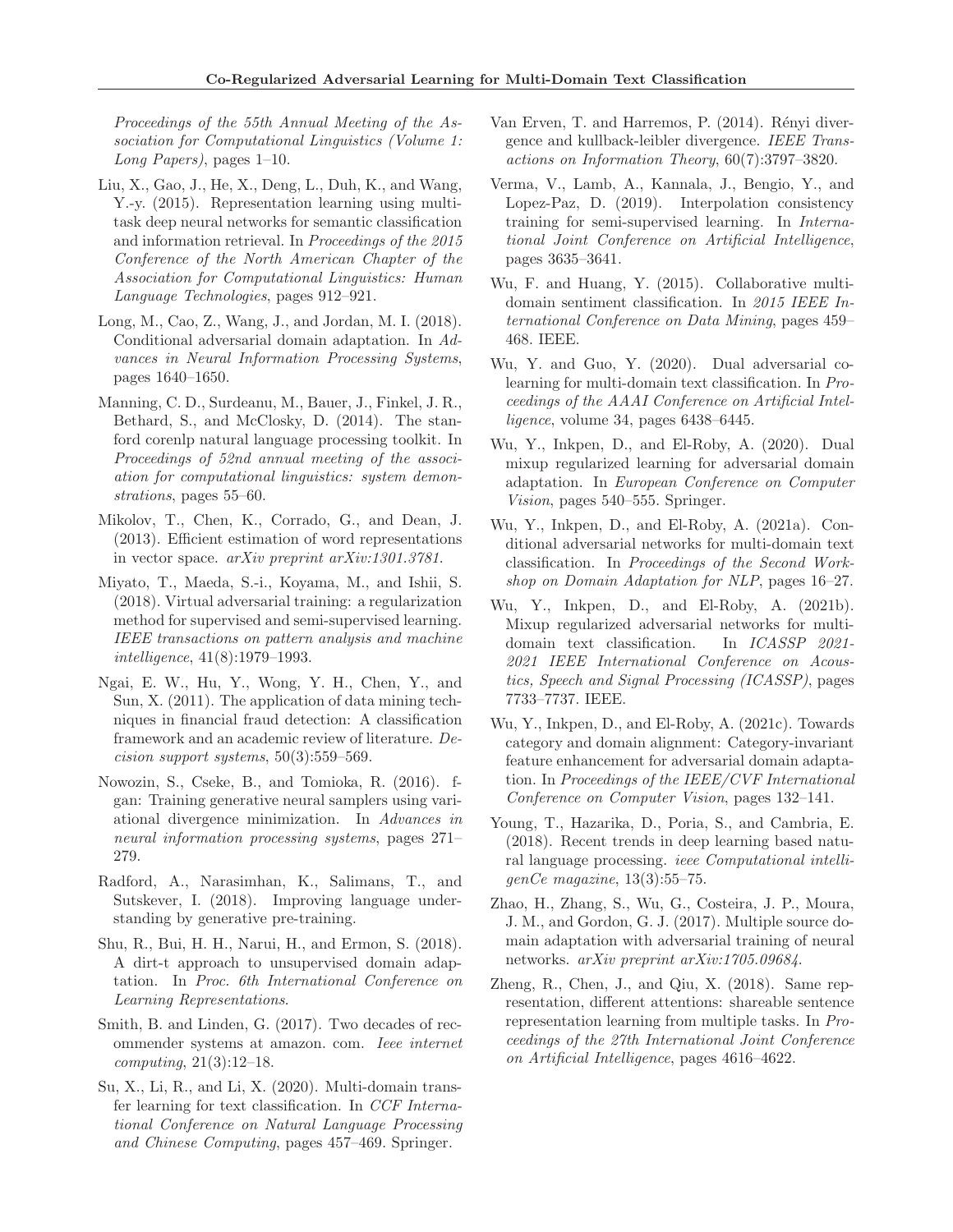# **Supplementary Material: Co-Regularized Adversarial Learning for Multi-Domain Text Classification**

## **A TRAINING PROCEDURE**

The training algorithm of CRAL which uses minibatch stochastic gradient descent (SGD) is presented in Algorithm 1. In each iteration, the input data should be fed into the two branches to train the model. The CRAL mechanism boosts the system performance by punishing the disagreement of predictions induced from the two diverse adversarial training streams and utilizing the VAT with entropy minimization to enforce the consistency regularization to the model.  $\gamma$  is a hyperparameter that controls the diversity extent of two shared latent spaces.  $\lambda_{Adv}$ ,  $\lambda_d$ ,  $\lambda_{\Delta}$ ,  $\lambda_{uvt}$  and  $\lambda_{lvt}$ are hyperparameters that balance different loss functions. In our experiments, we set  $\gamma$ ,  $\lambda_{Ad}$ ,  $\lambda_{d}$  and  $\lambda_{\Lambda}$ as 10, 1, 0.00001 and 0.0001. According to our parameter sensitivity analysis, the selections of  $\lambda_{uvt}$  and  $\lambda_{\text{tot}}$  can significantly influence the performance of our model. Thus, these two hyperparameters need to be tuned for each benchmark.

**Algorithm 1** SGD training algorithm

- 1: **Input:** labeled data  $L_i$  and unlabeled data  $U_i$  in M domains; hyperparameters:  $\gamma$ ,  $\lambda_{Adv}$ ,  $\lambda_d$ ,  $\lambda_{\Delta}$ ,  $\lambda_{uvt}, \lambda_{lvt}$
- 2: **for** number of training iterations **do**
- 3: Sample labeled mini-batches from the multiple domains  $B^{\ell} = \{B_1^{\ell}, \cdots, B_M^{\ell}\}.$
- 4: Sample unlabeled mini-batches from the multiple domains  $B^u = \{B_1^u, \cdots, B_M^u\}.$
- 5: Calculate  $l_D = \sum_{b=1}^{2} \lambda_{Adv} \mathcal{L}_{Adv}^b$  on  $B^{\ell}$  and  $B^u$ ; Update  $\mathcal{D}^1$  and  $\mathcal{D}^2$  by ascending along gradients  $\nabla l_D$ .
- 6: Calculate  $loss = \sum_{b=1}^{2} [\mathcal{L}_c^b + \lambda_{Adv} * \mathcal{L}_{Adv}^b + \lambda_{uvt} *$  $(\mathcal{L}_{e}^{b} + \mathcal{L}_{uvt}^{b}) + \lambda_{lvt} * \mathcal{L}_{lvt}^{b} + \lambda_d * \mathcal{L}_d - \lambda_{\Delta} * \mathcal{L}_{\Delta}$  on  $B^{\ell}$  and  $B^u$ ; Update  $\mathcal{F}_s^1$ ,  $\mathcal{F}_s^2$ ,  $\{\mathcal{F}_d^{i,1}\}, \{\mathcal{F}_d^{i,2}\}, \mathcal{C}^1, \mathcal{C}^2$  by de-

scending along gradients  $∇ loss$ .

7: **end for**

# **B DATASET**

The experiments are conducted on two benchmarks: The Amazon review dataset (Blitzer et al., 2007) and the FDU-MTL dataset (Liu et al., 2017). The data in the Amazon review dataset has been pre-processed

| Domain       | Labeled | Unlabeled | Class.        |
|--------------|---------|-----------|---------------|
| <b>Books</b> | 2000    | 4465      |               |
| Electronics  | 2000    | 3586      | $\mathcal{D}$ |
| <b>DVD</b>   | 2000    | 568       | 2             |
| Kitchen      | 2000    | 5945      | $\Omega$      |

Table 6: Statistics of the FDU-MTL dataset

| Train | Dev. | Test | Unlabeled | Avg. L | Vocab. | Class.         |
|-------|------|------|-----------|--------|--------|----------------|
| 1400  | 200  | 400  | 2000      | 159    | 62K    | $\overline{2}$ |
| 1398  | 200  | 400  | 2000      | 101    | 30K    | $\overline{2}$ |
| 1400  | 200  | 400  | 2000      | 173    | 69K    | $\overline{2}$ |
| 1400  | 200  | 400  | 2000      | 89     | 28K    | $\overline{2}$ |
| 1400  | 200  | 400  | 2000      | 57     | 21K    | $\overline{2}$ |
| 1397  | 200  | 400  | 2000      | 130    | 26K    | $\overline{2}$ |
| 1400  | 200  | 400  | 2000      | 81     | 26K    | $\overline{2}$ |
| 1400  | 200  | 400  | 2000      | 136    | 60K    | $\overline{2}$ |
| 1400  | 200  | 400  | 2000      | 90     | 28K    | $\overline{2}$ |
| 1400  | 200  | 400  | 2000      | 156    | 57K    | $\overline{2}$ |
| 1300  | 200  | 400  | 2000      | 104    | 26K    | $\overline{2}$ |
| 1370  | 200  | 400  | 2000      | 117    | 30K    | $\overline{2}$ |
| 1315  | 200  | 400  | 475       | 129    | 26K    | $\overline{2}$ |
| 1400  | 200  | 400  | 2000      | 94     | 30K    | $\overline{2}$ |
| 1400  | 200  | 400  | 2000      | 269    | 44K    | $\overline{2}$ |
| 1400  | 200  | 400  | 2000      | 21     | 12K    | $\overline{2}$ |
|       |      |      |           |        |        |                |

into a bag of features (unigrams and bigrams), losing all order information, while the data in the FDU-MTL dataset are raw text data only being processed by the Stanford Tokenizer (Manning et al., 2014). The Amazon review dataset contains 4 domains: books, dvds, electronics, and kitchen. All four domains are product reviews. The FDU-MTL dataset contains 16 domains: books, electronics, dvds, kitchen, apparel, camera, health, music, toys, video, baby, magazine, software, sport, IMDB, and MR. The first 14 domains are product reviews while the last two are movie reviews. The details of these two datasets are presented in Table 5 and 6, respectively.

### **C IMPLEMENTATION DETAILS**

We follow the standard experimental settings for MDTC (Chen and Cardie, 2018), adopt the same network architectures as in (Chen and Cardie, 2018; Wu and Guo, 2020), and ensure that all baselines adopt the standard partitions of the datasets. All experiments are implemented by using Pytorch. The CRAL has six parameters:  $\gamma$ ,  $\lambda_{Adv}$ ,  $\lambda_d$ ,  $\lambda_\Delta$ ,  $\lambda_{uvt}$  and  $\lambda_{lvt}$ . In the experiments, we fix  $\gamma = 10$ ,  $\lambda_{Adv} = 1$ ,  $\lambda_d = 0.00001$ ,  $\lambda_{\Delta} = 0.0001, \lambda_{uvt}$  and  $\lambda_{lvt}$  are selected in the range  $\{0.001, 0.01, 0.1, 1, 3, 10\}.$ 

The adam optimizer (Kingma and Ba, 2014), with the learning rate 0.0001, is used for training in our exper-